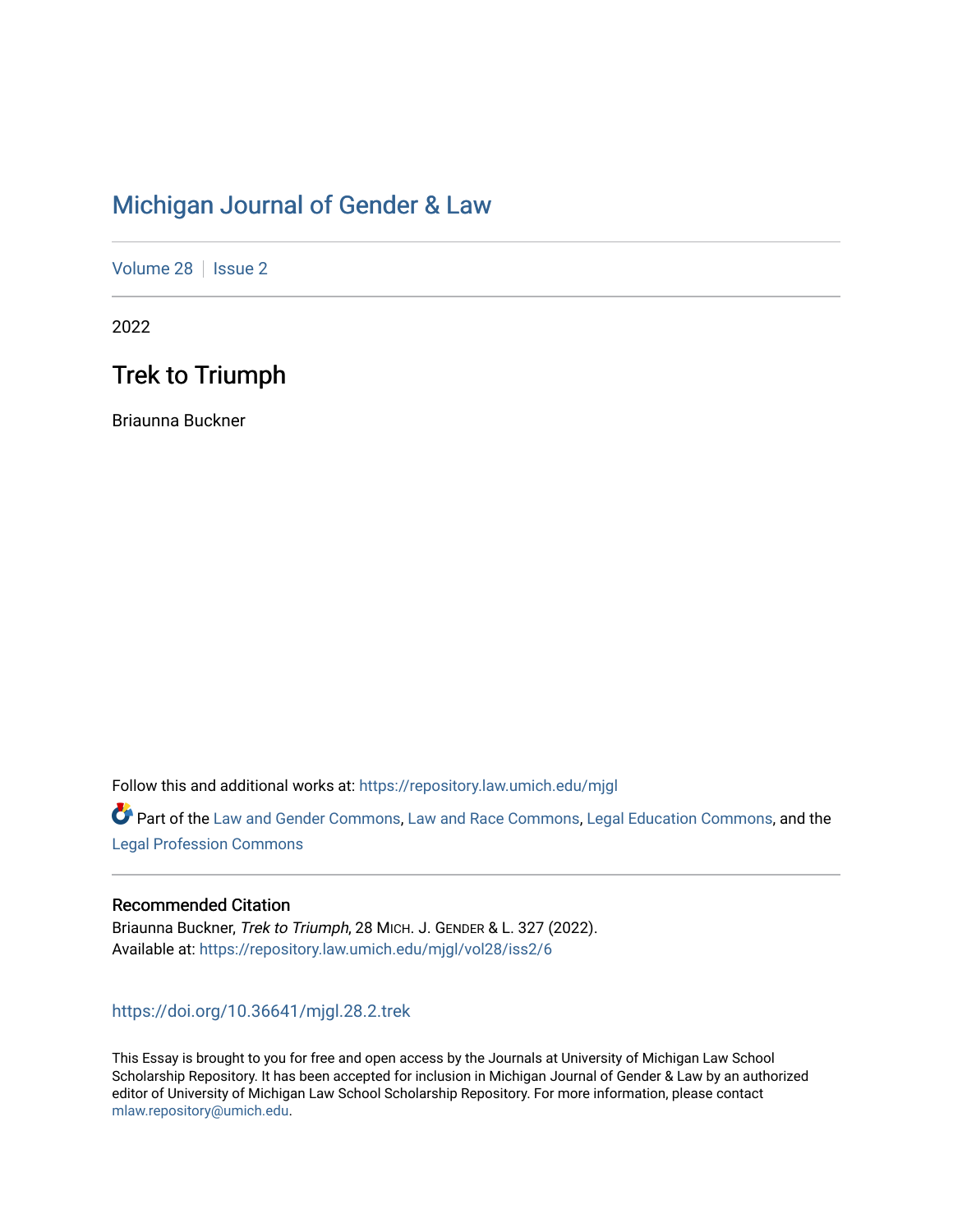## TREK TO TRIUMPH

#### *Briaunna Buckner*\*

#### INTRODUCTION

I was screaming in the stairwell of my home, holding a dead baby. The air was so thick that I could barely breathe. Tears were racing down my face as her twin sister, Zola, was screeching at the top of her lungs. "WHY LORD, don't take my baby!" Every emotion, every word, and every second after that moment felt black. All the sweet memories from just eight days of being able to hold her, kiss her, and love her fell in a black pit along with the dreams I had for my life. As I looked down at my sweet Zaina, I could not help but see at that moment that we were the same—lifeless.

I rode to the hospital in the front of the ambulance while EMS performed CPR on her in the back. I kept repeating "breathe baby, please, just choose to live," hoping that she would hear me and fight for her life. As the double doors to the emergency room swung open, the doctor took one look at her, and I could tell it was not good. My knees gave out and I fell onto the floor. It was so cold. There was nothing left that I could do. As I struggled to gather the strength to pick myself up from the cold ground, I realized something: nothing that could happen to me for the rest of my life is worse than this. Nothing is worse than losing a child. This was my biggest fear, and I was staring face-to-face with it at age twenty-three.

That day was the first day of the rest of my life.

I resolved to be bolder. I would finish the fight that Zaina lost. I would always appreciate each second I have with the people I love. I would be in control of my life.

<sup>∗</sup> Special thanks to my loving father, Robert E. Buckner. You are the light of my life and I thank you for always loving and supporting me. Thanks to Elaine Kelly, my loving mother. You have always been in my corner rooting me on. Additionally, I would like to acknowledge my beautiful daughters Zola and Zaina, as well as my fiancé Fred Durhal, III. You all are the sunshine of my life. Finally, thank you to Judge Bernice B. Donald, Judge Robert L. Wilkins, and Michael Dreeben for being amazing mentors and investing tremendously in my professional growth within the legal profession.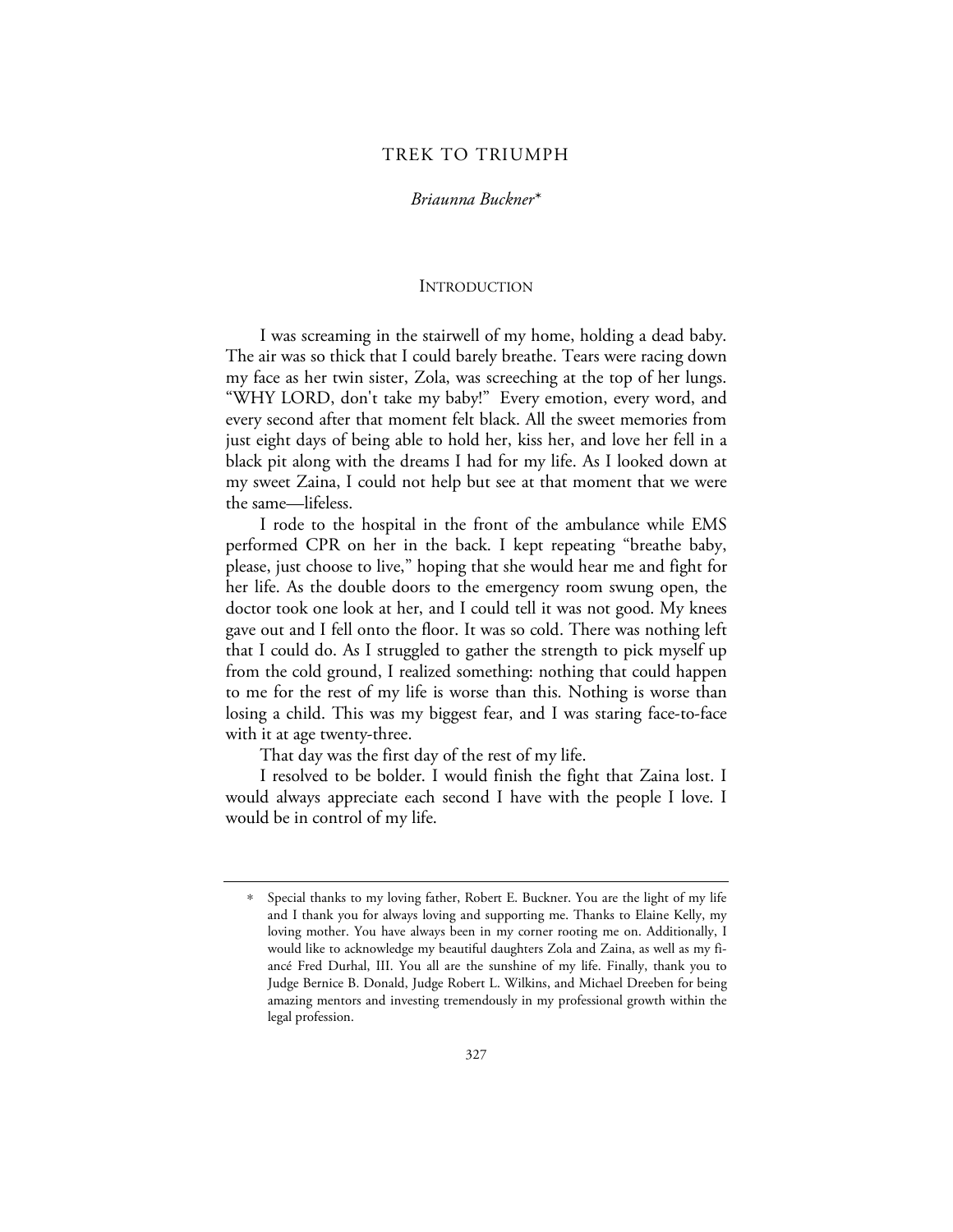So, I took risks. I took a lot of risks. But the biggest risk of all was deciding to attend a top-ten law school as a single mother.

### THE OPENING ACT

The summer after my first year in law school, I became a single mom. Somewhere amid that major change, I also received a call from the Admissions Office at a top-ten law school. They wanted to congratulate me on my acceptance as a transfer student.

I stood there, frozen, after receiving the news. My head was full of so many questions. How would I navigate the place that I would soon call my new law school home? But one question stood out above all others (and still at times lingers in my mind): How am I going to juggle a career in law, my finances, and a family all at once?

Shortly thereafter, I packed my three-year-old daughter's bags, and we drove halfway across the country to the University of Michigan. As I drove, I watched my daughter sleep through the rearview mirror. She was sleeping so peacefully. Somehow, she was not worried that I was taking out six figures of debt for the opportunity to advance our lives. She wasn't even remotely worried that I would have to increase my cost of attendance to afford the tuition at her Montessori School. Zola did not fret that I had no finances, no family in the Ann Arbor area, and no clue how to tackle the challenges of attending an elite law school as a first-generation law student. She simply had peace. It was that moment, as I looked in the rearview mirror at her sleeping form, that I found the optimism to face what lay ahead.

#### SHE DOESN'T EVEN GO HERE

The first time that I stepped on campus was for Early Interview Week ("EIW"). EIW is critical for law students pursuing employment at a private law firm postgraduate. During EIW week, hundreds of the nation's premier private law firms from New York, Chicago, Washington D.C., Boston, San Francisco, and more arrive on campus to select the next class of potential associates. For many law students, this week is precisely why they chose to attend law school. EIW week is the opportunity to interview for a summer associate position at a large private law firm with a starting salary that is typically around \$190,000. A lot of these students—especially first generation and minority students—have never made or even seen this type of money. The stakes are high, students' emotions are rampant, and every moment after the door swings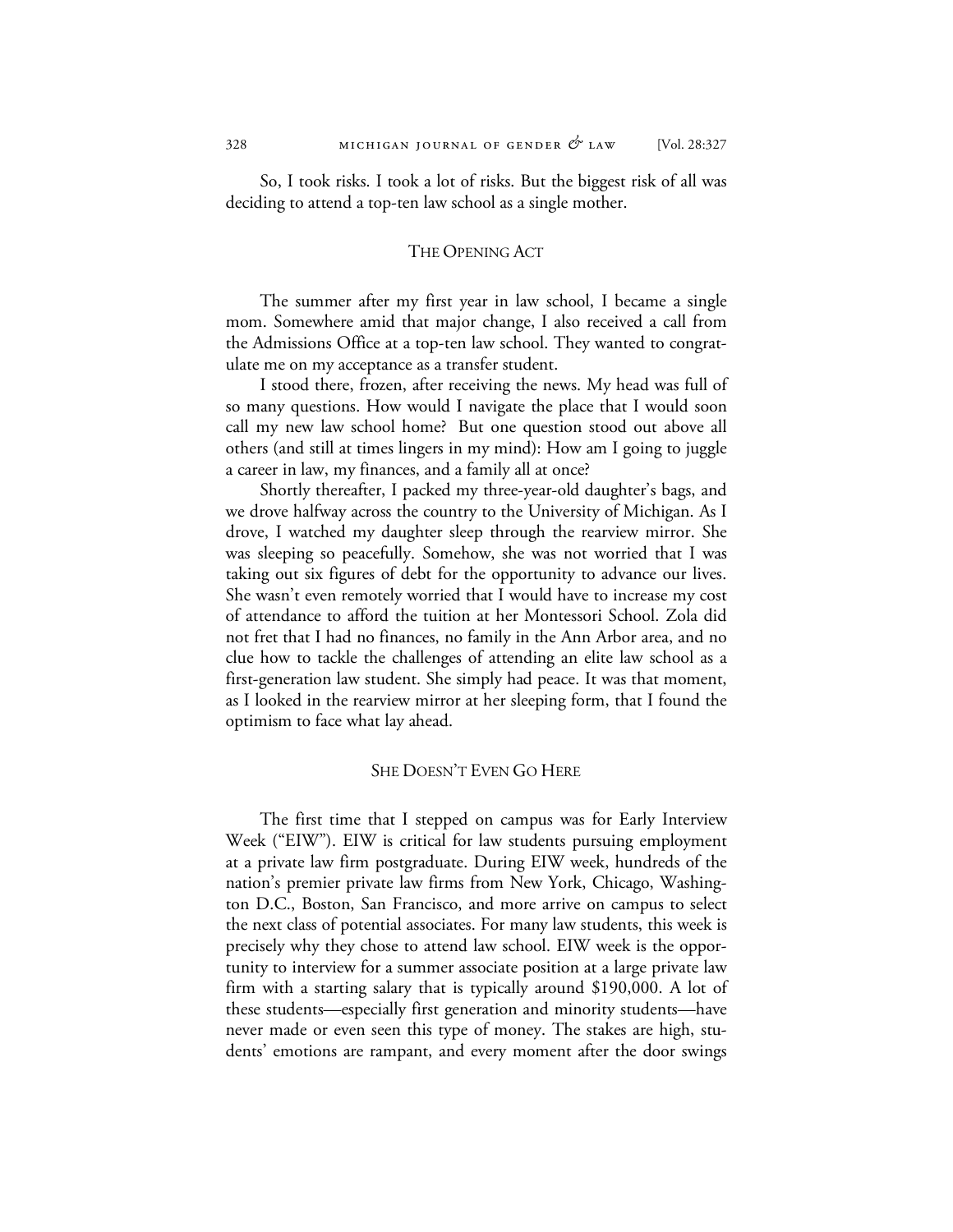open to start the interview is crucial to the student's prospects for landing an offer.

As I sat in the commons of the law school, I watched my new classmates adjust their suits, study the firms' websites, and brush up their resumes. I overheard conversations about the types of questions that the interviewers asked. Why are you interested in this market? Why our firm? What practice group are you interested in? All questions that the interviewers use to determine whether a candidate would be a good fit for their firm.

I listened to my classmates discuss how to best frame their answers; whether they should disclose that they were also looking at other markets in different cities; or whether they should tell the interviewers that they were open to any practice group.

But despite the validity and importance of those considerations, the only thing that I could think about was: do I tell the interviewers that I have a child?

Ten minutes before my first interview, I decided that I would share who I was with the interviewers completely. I figured that if the law firm did not appreciate the responsibility of caring for a child, then maybe that was not a law firm that I wanted to work for. So, I gathered my briefcase and my laptop and walked over to the building where the interviews were taking place. I knocked on the door to notify the interviewers that I had arrived. When they swung open the door, I thought to myself, "Here we go."

Anxiously, I walked into the interview room and sat down in the chair. There were two white male interviewers, and I couldn't help but notice that the room suddenly felt hot.

"Tell us about yourself?" one of the interviewers said. "I noticed that you just transferred, so it's like you don't even go here."

I answered with my typical elevator speech: "I'm Briaunna Buckner; I am originally from Detroit, Michigan; I played Division I basketball down south for undergrad and decided to stay for graduate school. I then stayed down south for my first year of law school when I decided to come back to Michigan as a transfer student…."

As the interview progressed, I started to feel more confident and capable. I began to really believe that I belonged in the legal profession and that there was a place for me to make a difference in my family's lives and others. The interview was going so well, until I asked the question: "What is a typical day like for an associate at your firm?"

"Well, we get to the office around 9:30 or 10:00 a.m. We work really hard, most nights until 2 a.m. We order pizza or Chinese, which is delivered to your office—and don't worry, after a certain time dinner is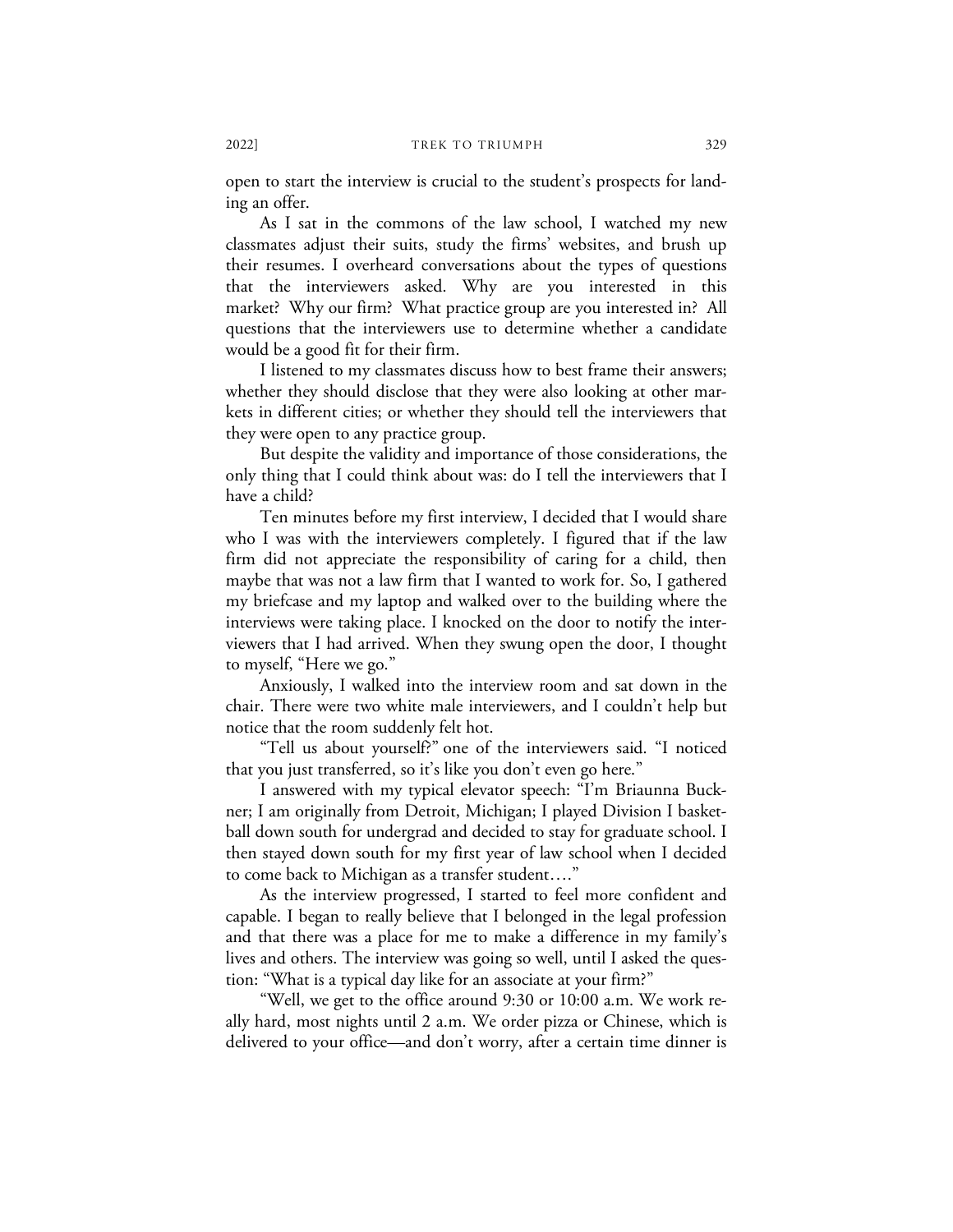charged to the firm. Then we leave the office and hang out at a bar or go home, your choice. If you do decide to hang out with the other associates, we get home around 6:00 a.m., and then we wake up and do it again the next day." The interviewer then went on to tell me that because of the office culture, it is critical that the firm hire people that they wouldn't mind "grabbing a beer with" because they "work a lot."

Initially, I was discouraged. I began to question whether big law attorneys really had to choose between work and family. I glimpsed my reflection in an invisible mirror and questioned whether I was that person—willing to sacrifice watching my little girl grow up…for work. Even for \$190,000 work. "Is every firm like this?" I wondered silently.

Two hours later, my next interview was about to begin. My palms were sweating. I thought that maybe, just maybe, a large private practice was not for me.

Then I met Dave Wagener. Dave, the interviewer, asked me to tell him about myself. I led with my elevator speech. But this time, I concluded the interview by sharing that I am a mom.

\*

"That is awesome," he said.

At the reception held alongside my callback interview with his firm, Dave walked me directly to a woman partner who had three children and said, "I want you to see a woman who is doing exactly what you can do."

It was probably a small moment for Dave, but it was monumental to me.

Representation is important in the legal profession. As a woman, it could feel like a badge of honor or a scarlet letter to be a mother. Where the increasing demands of the workplace are ever present, it is difficult to find balance in your work and home life. To see a mother rise through the ranks of one of the nation's top law firms and still make it home for dinner every night, where she could put her children to bed, meant the world to me.

So, thank you, Dave.

### CLASSROOM CHRONICLES

My first day of class at the University of Michigan Law School was nothing short of amazing. As I walked through the beautiful wooden doors of Hutchins Hall, I overheard the chatter of those around me—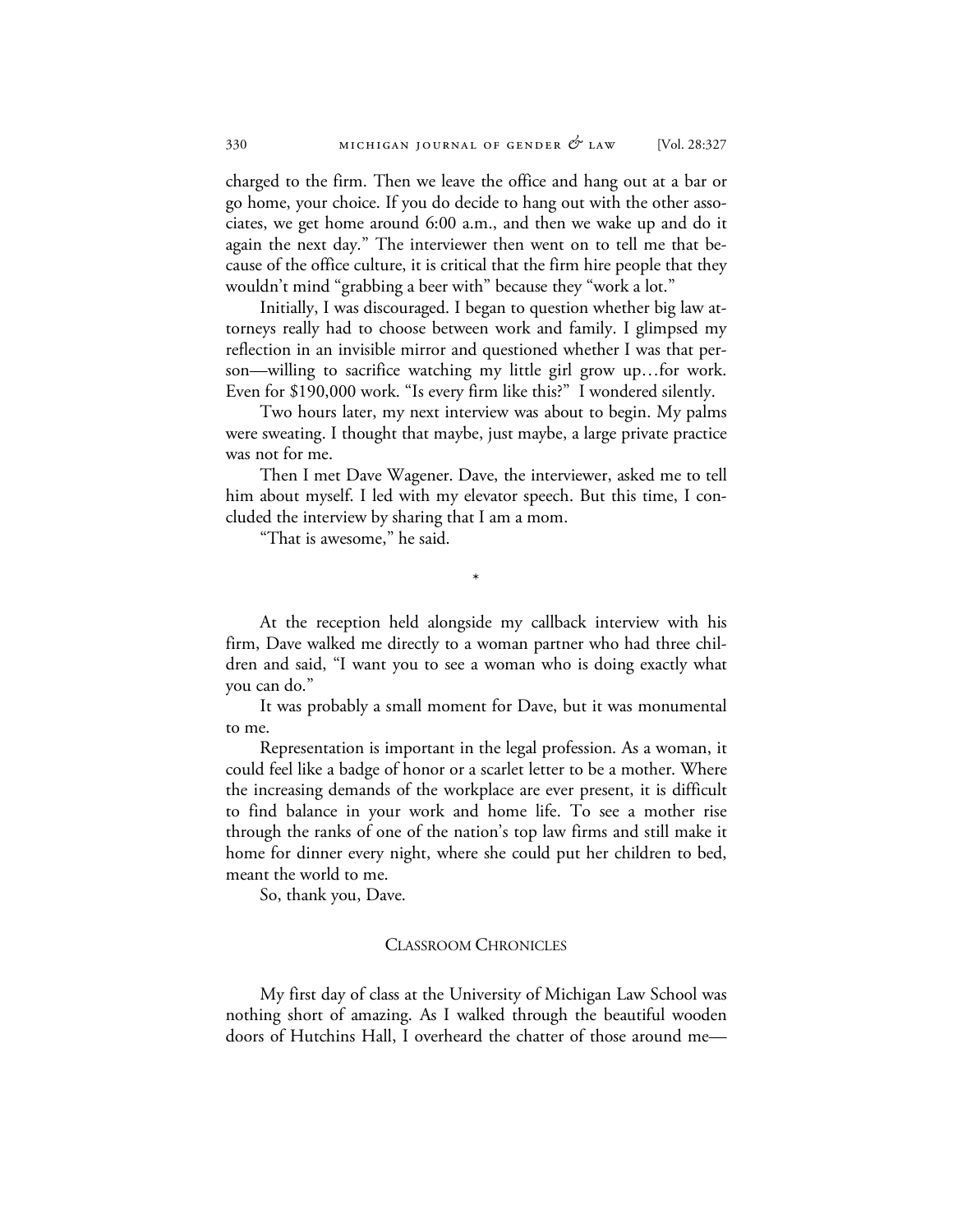some of the most brilliant, talented, and kind law students in the nation. Students from every walk of life, race, ethnicity, socioeconomic background, and sexual orientation, all under the same roof, tackling the most pressing issues facing our country. As I looked around the room, I thought to myself, "This place and these people are going to birth change for our country." I felt so honored to be among them.

Walking through the crowd, I searched for an empty table so that I could prepare for my first day of classes. I sat down on a couch at the center of the common area. Halfway through reading the last assigned case, my phone began to ring. It was the Director of my daughter's school. "Hi Ms. Buckner, I am sorry to bother you, but the school has a power outage, and we are asking all parents to pick up their children for the day."

When I looked down at the time on my laptop, I realized there was twenty minutes left before my first class. It was too late to call a babysitter and my family lived over an hour away. I did not feel comfortable enough to ask if I could bring Zola to my class, especially on the first day; so, I had to miss the class.

I experienced a flurry of emotions that day. I even had a moment where I wanted to break down and cry. Every time I felt that I could manage my myriad responsibilities, the weight of it all would become heavier and heavier. After surviving one of the most stressful weeks of a law student's career and one of the most difficult summers of my life, I was absent on my first day at my new law school. I felt as if I was drowning before I even got started.

After picking Zola up from school, I knew that I had to plan more thoroughly for unexpected situations. I called my mother and my father and uttered those words that I had too much pride to say in the past: "I need help."

I knew that engaging fully with law school would require me to get involved in student organizations that I was passionate about. One of those organizations was the mock trial team.

\*

#### "NO ONE KNOWS THAT YOU MESSED UP, BUT YOU"

As a single mother in law school, you rarely have the opportunity to get involved in organizations that do not take up too much of your time. While I was involved in almost ten organizations that I felt pas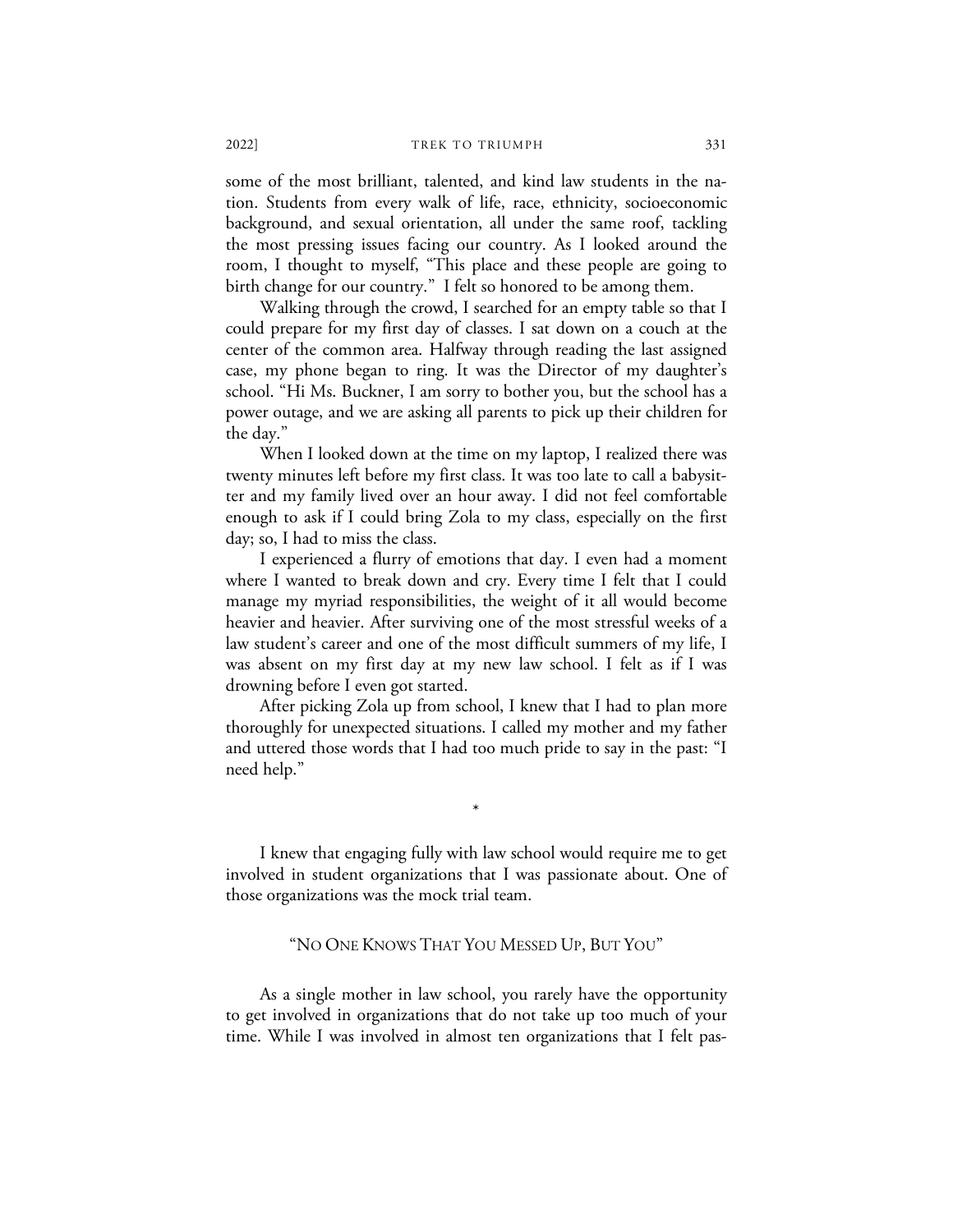sionate about, the mock trial team was by far my favorite. For me, the mock trial team was an outlet to make new friends, compete in an area of the law that I found interesting, and travel the world meeting some of the coolest people. It was one of the best practical opportunities that I had in law school. I could experience more of what it would be like to be a real trial attorney. So, I took it seriously.

I dedicated every week in the fall semester to practicing with the team. Sometimes, I wouldn't make it home until 8:00 at night. My team and I would spend long hours developing trial strategies, rehearsing responses to objections, and practicing oral arguments. My daughter even sat in on a practice when she decided that she wanted to be a trial attorney like mommy. I loved it.

In my third year, I competed in my final mock trial competition. At these competitions, law students from across the country gather to compete. We put on our best opening and closing statements and directly examine and cross-examine witnesses in a mini trial.

During the second trial of the tournament, I was set to give the closing argument. My palms were once again sweating. I had just turned in a brief for class 20 minutes before the trial; I didn't sleep much because my daughter was sick; and I did not feel optimistic about how the trial was going. Every objection that I made during the cross examination was overruled and every objection that opposing counsel made on my direct examination of the witness was sustained. This was my last shot to convince the jury to side with our client.

"I just wanted to sit on it and hear the engine roar," I said as the first line of my closing argument. My voice was noticeably shaking as I struggled to get the words out of my mouth.

Halfway through my argument I didn't feel like myself. This was not going the way that I practiced it so many times before. I didn't know why I felt this way, but I knew that something was missing.

After the trial, the team hopped on a Zoom call to discuss how the trial went and if we should make changes for the next day. "I messed up a line in my closing," I said.

Our coach, Caitlin Hatakeyama responded, "Bri, no one knows if you messed up but you. Tomorrow, we want the old Bri back. We want the Bri that gives us chills after every word. You did great today, but this is your last mock trial competition ever. Don't leave anything on the floor."

It felt like permission to deviate from the script. It gave me the confidence to level up. I felt empowered.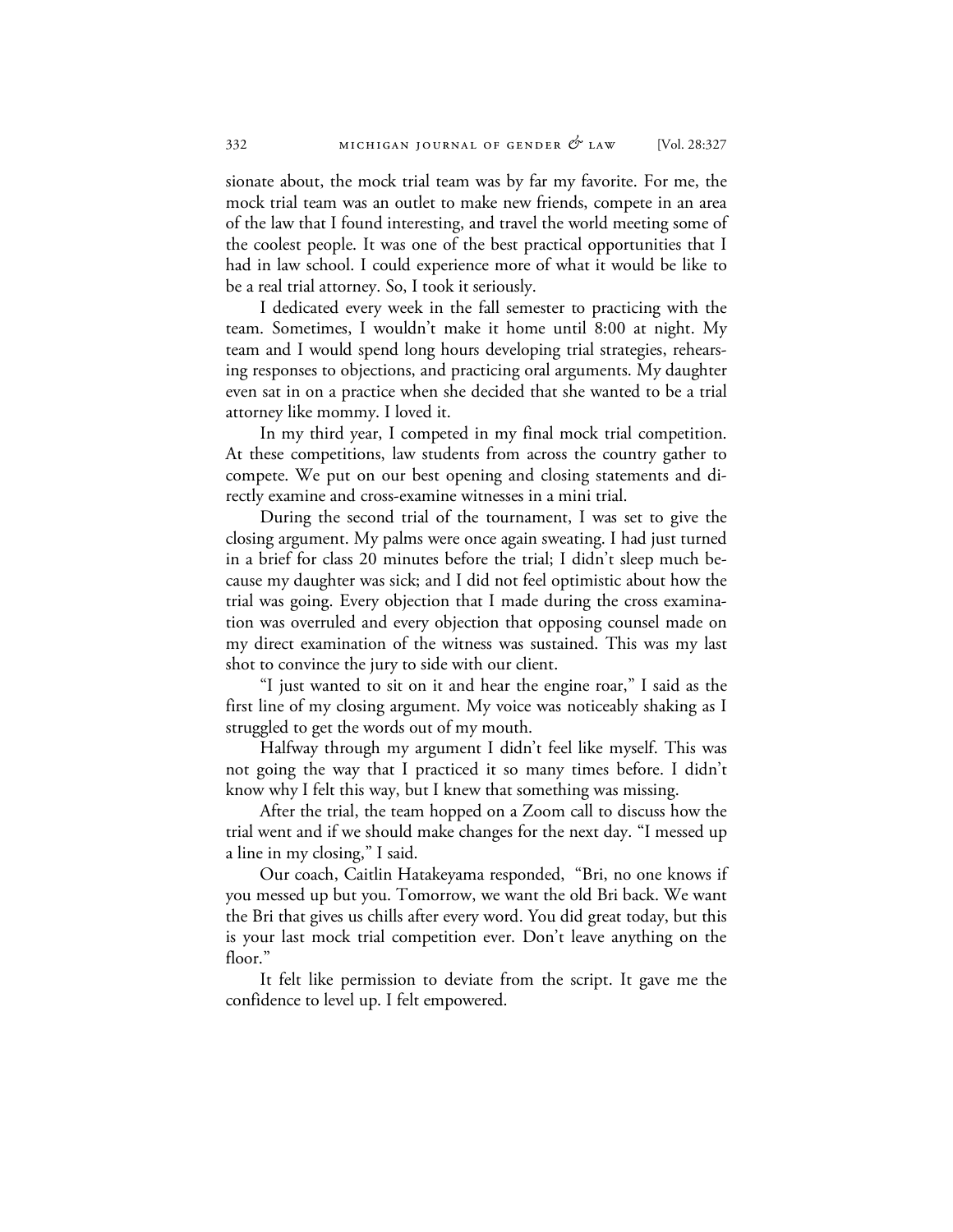I woke up the next morning and practiced my closing argument in front of my dad, my grandma, and my daughter. Each of them acted as jurors sitting in the family room.

"I was just sitting on it—" I said before my dad cut me off.

"I'm not convinced," he said. "Modulate your tone or say it in a way that puts us in the plaintiff's head."

I practiced my closing argument at least ten times that morning. Before I knew it, it was game time.

"Let's do this, Bri. Show them who you are. Bring the heat," my partner, Bryan Borodkin, said right before my closing argument. This was the last closing argument I would give in my law school career.

"I was just sitting on it, imagining what it would be like to take it for a spin," I said.

When our team hopped on another Zoom call afterwards, I was the last to log on. I was greeted with claps and screams. "The old Bri was back," they said.

I looked over at the door to my family. My father had tears in his eyes and my daughter simply gave me a thumbs up.

I felt excited, satisfied, fulfilled, and loved

Although we did not win the competition, it was my best trial performance in law school. I had won a tournament before and even received the award for best oralist. But this felt different. I was just winging it and having fun. As someone who plans out three options for every second of my life, the words "nobody knows that you messed up but you" kept lingering in my thoughts.

So many times we aim for perfection—whether that be in motherhood, in our careers, or in our relationships. We plan precisely the dates and times that our lives should unravel and become frustrated when it doesn't happen according to plan.

But there is no script for our lives other than the one we write for ourselves. There are no critics. There is no audience in the stands waiting to boo you. There are no tomatoes to dodge while on stage. We are each our own ultimate critic: No one but us decides when or if we messed up.

### THE CITY WHERE IT HAPPENED

The freedom to deviate from the script is what led me to apply for an untraditional externship my 3L year. One of the best ways to get hands-on learning experience in law school are through clinics, internships, and externships. Yet, in some circumstances, wonderful and once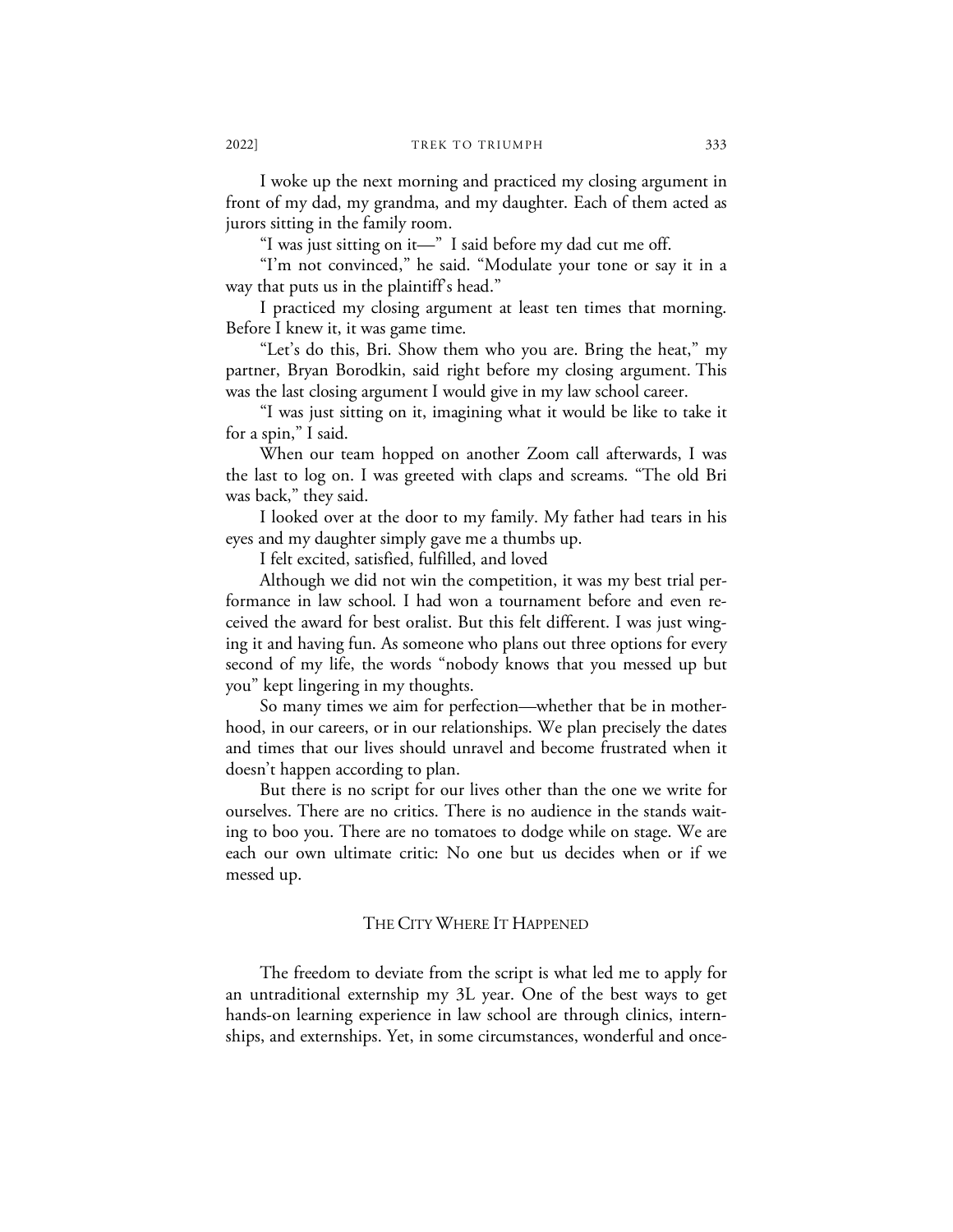in-a-lifetime opportunities to gain practical experience are too costly for law students who are parents—particularly single moms. But I refused to surrender to self-doubt.

I interviewed for an internship position as a Law Clerk for the Senate Judiciary Committee of the United States Senate. A Senate Judiciary clerkship is one of the most prestigious internships that a law student who is interested in public policy can land. Law clerks for the Senate Judiciary Committee work on the most pressing public policy and legal issues facing the country. Clerks also get first-hand insight into how the judicial nomination process works.

Weeks of anxious waiting later, I received a call from an unknown number. "We want to offer you a position as a Law Clerk with the Committee. Congratulations!"

After hanging up, I stood there in disbelief. "It happened, oh my goodness, Zola," I said. "We are going to D.C."

As my initial excitement wore off though, anxiety set in. I am a Black woman, a first-generation law student, and a single mom. I know too well the many barriers to exploring legal opportunities. The foremost among them being financial. I thought, "How will I pay for rent in D.C.?" "I need to find a school for Zola." "I only have a month and a half to prepare!" I did not know at that moment how I would tackle it all, but I knew that I could not let this opportunity pass by.

I looked at Zola, my sweet four-year-old. "Do you want to go with mommy to D.C. for a couple of months?"

"Oh, yes!" she said.

We arrived in Washington, D.C. in the middle of the night the weekend before my clerkship began. My now fiancé, Fred Durhal, III, woke me up to see the city's skyline as we drove into the District.

\*

"My goodness," I thought to myself. "We are actually here."

It was surreal. Zola and I were together in the nation's capital for the first time, and I was about to begin a once-in-a-lifetime opportunity as a Senate Judiciary clerk.

Later, on an unassuming Friday night, Zola and I sat on the rooftop of our apartment building. As I worked on an assignment, Zola finished up her homework. Fred was in town, helping me learn to navigate the city. I felt at peace.

And then my phone started to buzz uncontrollably. News notifications beeped. Texts arrived one after another. And a call came in. It was my mom.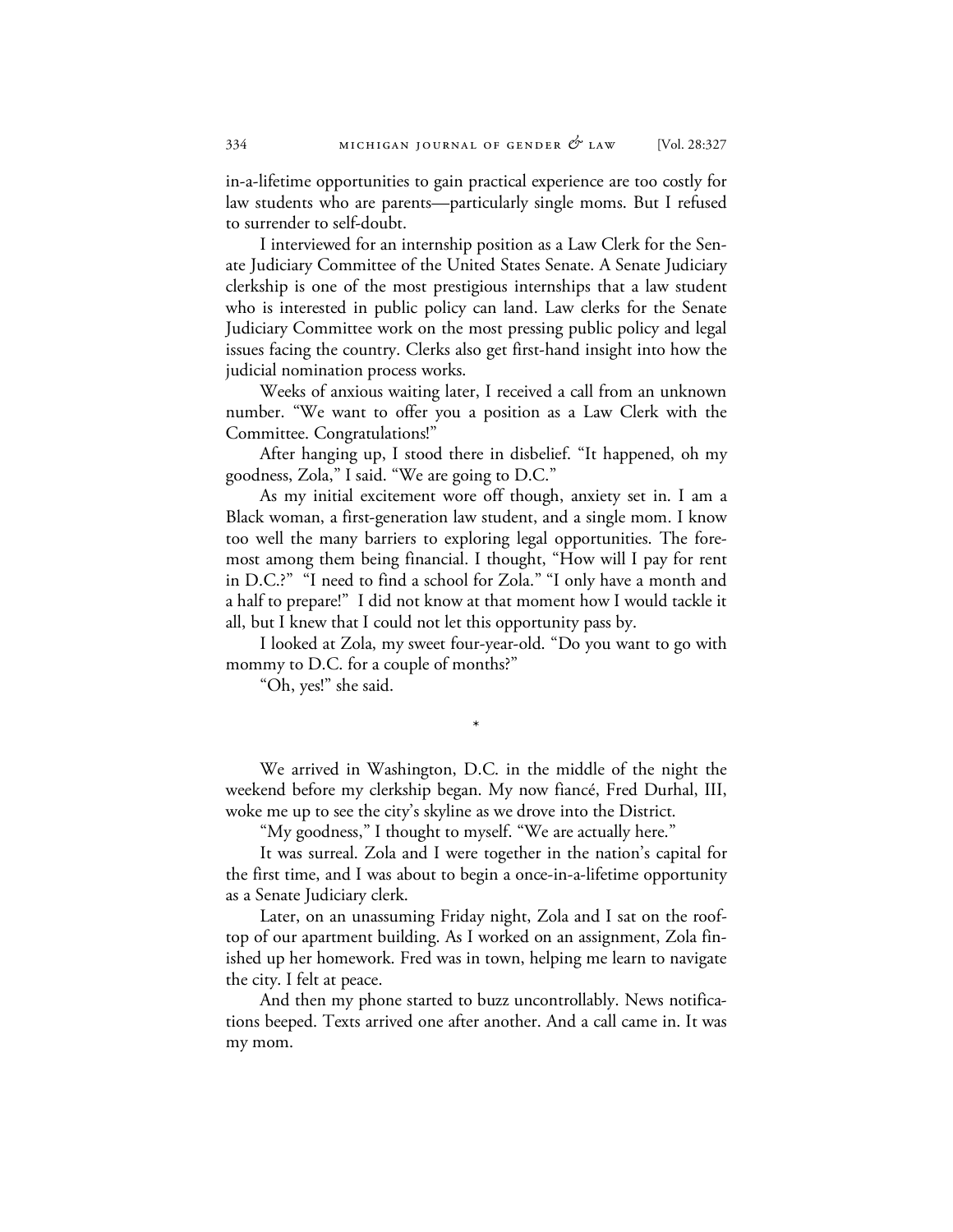"Justice Ginsburg passed away," she blurted out.

My heart dropped in the pit of my stomach. The air suddenly felt colder. One of the most prominent civil rights icons ever to sit on the bench was no longer with us.

That night, I packed up and ordered an Uber for Zola, Fred, and me. We were going to the Supreme Court. I don't know why, but I felt like paying my respects in person would help lessen the pain.

After we got as close as the driver could take us, we got out of the car and began to walk.

"Where are we going, Mommy?" asked Zola. Hundreds of people were gathered outside of the Courthouse. Flower arrangements and candles were lined up and down the sidewalk. Different flags were being waved in support of her legacy. Hundreds of visitors held hands to sing and console one another.

I looked down at my daughter. "We are here to say goodbye to a phenomenal woman. All of these people are here to say goodbye."

But it wasn't until Zola said "Did you know her?" that I understood why I was there—why I *had* to be there.

"No, not personally," I said. "But we have the opportunity to be here because of fearless women like her."

There I was, a single Black mom, living out a dream that few experience, standing beside my young daughter, bearing witness to the fruits of the sacrifices made by those who defied norms and took risks. Some of those trailblazers literally set aside their lives to give someone like me—a girl from inner city of Detroit—an opportunity to succeed, to have a seat at the table, to help shape the future.

Growing up, I confronted so many harsh realities that threatened to overshadow my dreams. I remember being a student at Detroit Martin Luther King Jr. High School and picking up my textbook…only for three chapters to fall out of the cover. I remember walking through metal detectors every day where guards emptied my backpack to check for weapons. I remember raising my hand in class for permission to use the bathroom—only to ask if I could also stop by my locker on the way because the school was not stocked with toilet paper.

As I stood at the steps of the Supreme Court, I looked at my daughter, my partner, and the thousands of people that gathered for change. I knew that for all Justice Ginsberg helped accomplish, there was more to do. And in that moment, I resolved to be as relentless as she was at pursuing a better world.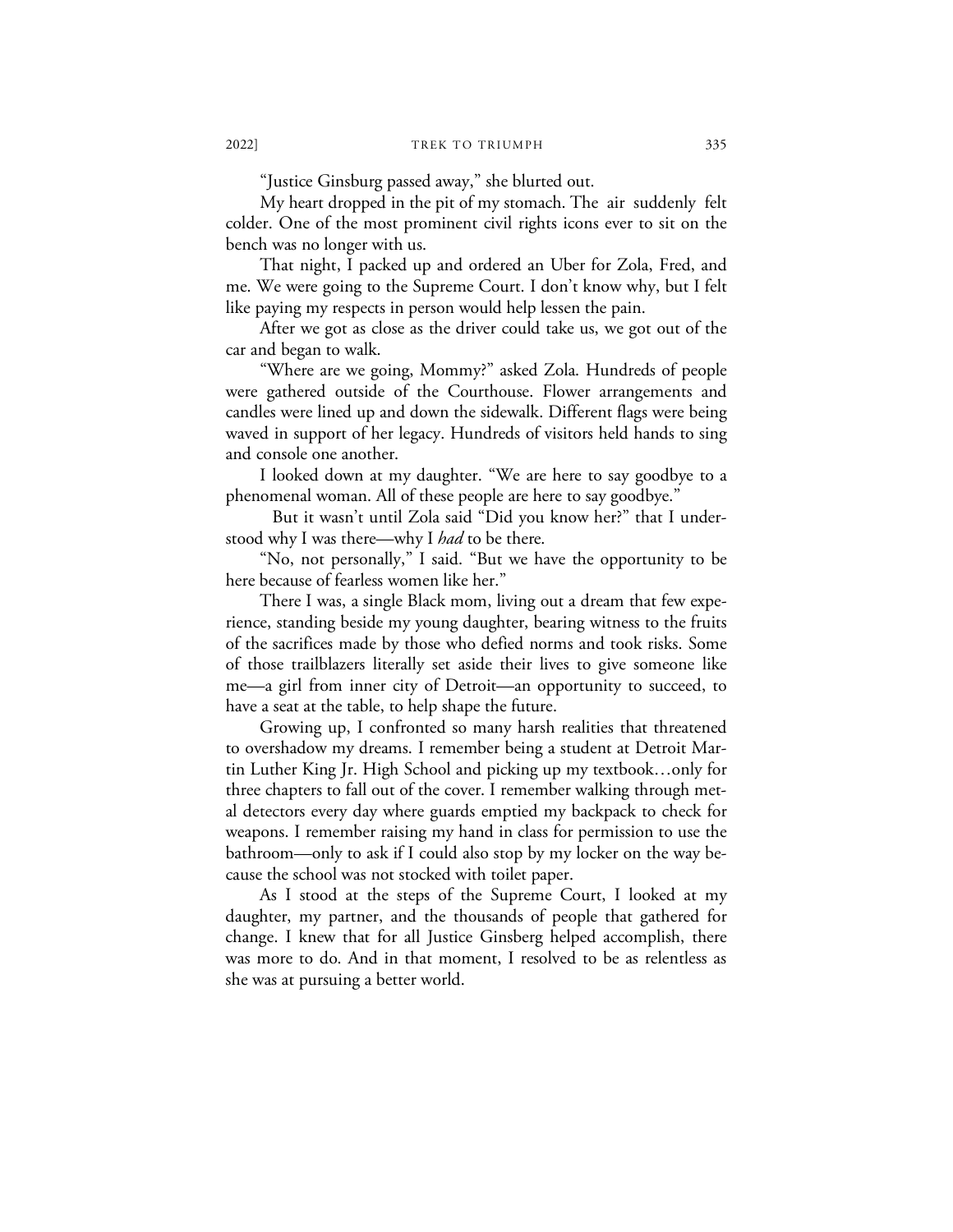### "IF IT WAS EASY, EVERYONE WOULD DO IT"

My support system throughout law school consisted of Zola, my mother, father, grandmother, brother, fiancé, friends, babysitters, professors, administrators, Zola's teachers, and other members of the community who took a special interest in seeing me graduate from law school. My mother always made sure that my daughter's hair was done. My partner would take Zola for walks or birthday parties if a pressing deadline arose. My grandma would take Zola shopping at the Dollar Tree to get toys—after I spent hundreds of dollars on expensive ones (and Zola loved the dollar store toys). And even law school friends and classmates that I served with on the Law School Senate would allow her to hang out in the suite if I had class and her school was canceled. (Thank you, Hattie McKinney.)

But while there was a village of supporters who invested in me, there was no one more invested in me as an individual or in my legal career than my father, Robert Buckner. My father practically lived with me during my 2L and 3L years of law school—filling the role of a nanny, friend, comedian, and whatever other job the situation required. His investment in me and my success was invaluable. Without it, my graduating would have been nearly impossible.

"Oorah, Oorah!" He said jokingly as he woke Zola and I up after a long night of studying. "Early bird…"

\*

"…gets the worm," Zola finished his sentence.

"Why do you always have to wake me up ten minutes before my alarm clock goes off?" I asked.

"Because no one in this world ever got anything for free, especially not sleep. When you're snoozing, you're losing," he said. My dad tended to use proverbial language to make a point for as long as I can remember. For every question I asked, he would pause silently for five or more seconds then answer with a riddle. I once asked him why he took so long to answer my questions. He answered, "…duh, because I'm thinking."

My dad was a retired Veteran of the United States Marine Corps and Correctional Officer for the State of Michigan; so, brevity was definitely his forte. He often discussed the importance of implementing a combination of discipline and respect to reach unknown heights of any given profession. While he taught me many things, the number one thing that he taught me was to never quit.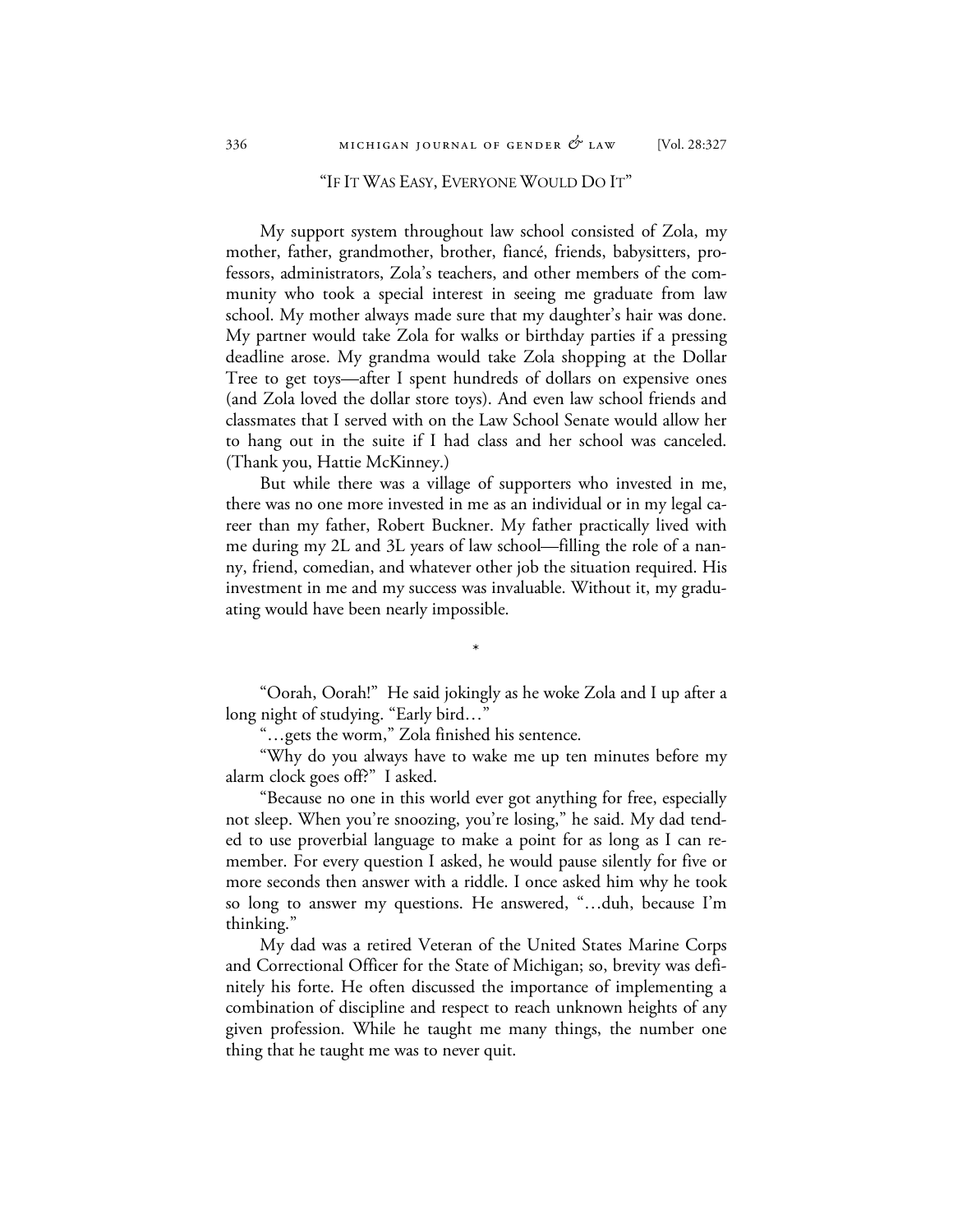2022] TREK TO TRIUMPH 337

There were so many moments throughout law school where his motivation and advice sustained me. I vividly remember one night, after walking up three flights of stairs to my apartment, both arms filled with bags of groceries, and my boots filled with snow as I opened the door.

My dad was sitting on the couch when we made eye contact. Immediately, I dropped all of the bags right there on the floor and burst into tears. "I can't do this, dad," I said. "Why did I think that I could do this? My head is filled with so many dreams for myself and for Zola, and I never thought that I would have to do it alone."

As I was sitting there on the floor, he got up and walked down the hallway. When he came back, he was holding an old picture of myself, Zola, and Zaina that he always kept in his wallet.

"This is who you do it for," he said. "And it's hard; in fact, it's damn hard… but if it was easy, everyone would do it."

\*

My dad died two weeks after my law school graduation. For two years, he had dropped my daughter off at school in the mornings and picked her up in the afternoons. He stayed up late with me until two or three o'clock in the morning to quiz me on flashcards. He discussed case law with me and challenged my policy proposals. He even listened to Supreme Court oral arguments with me for fun. As we reminisced the day before he passed, he told me that he had done it all so I never had to feel alone during my journey.

Thank you, Dad. Job well done, soldier.

#### THE FINALE

During law school, I was blessed to work for some of the nation's top government organizations, private law firms, and nonprofit organizations. I received over fifteen awards for my academic achievements and civic contributions, including being named the First Black Young Alum of the Year at Jacksonville State University, 1L of the Year at my law school, and served as one of the nine justices on the University of Michigan's Supreme Court. I even had an opportunity to live in four different states throughout my time in law school. However, while I am so proud of myself and all the great work that I get to do, hearing my now five-year-old daughter say that she wants to be a lawyer like mommy steals the cake.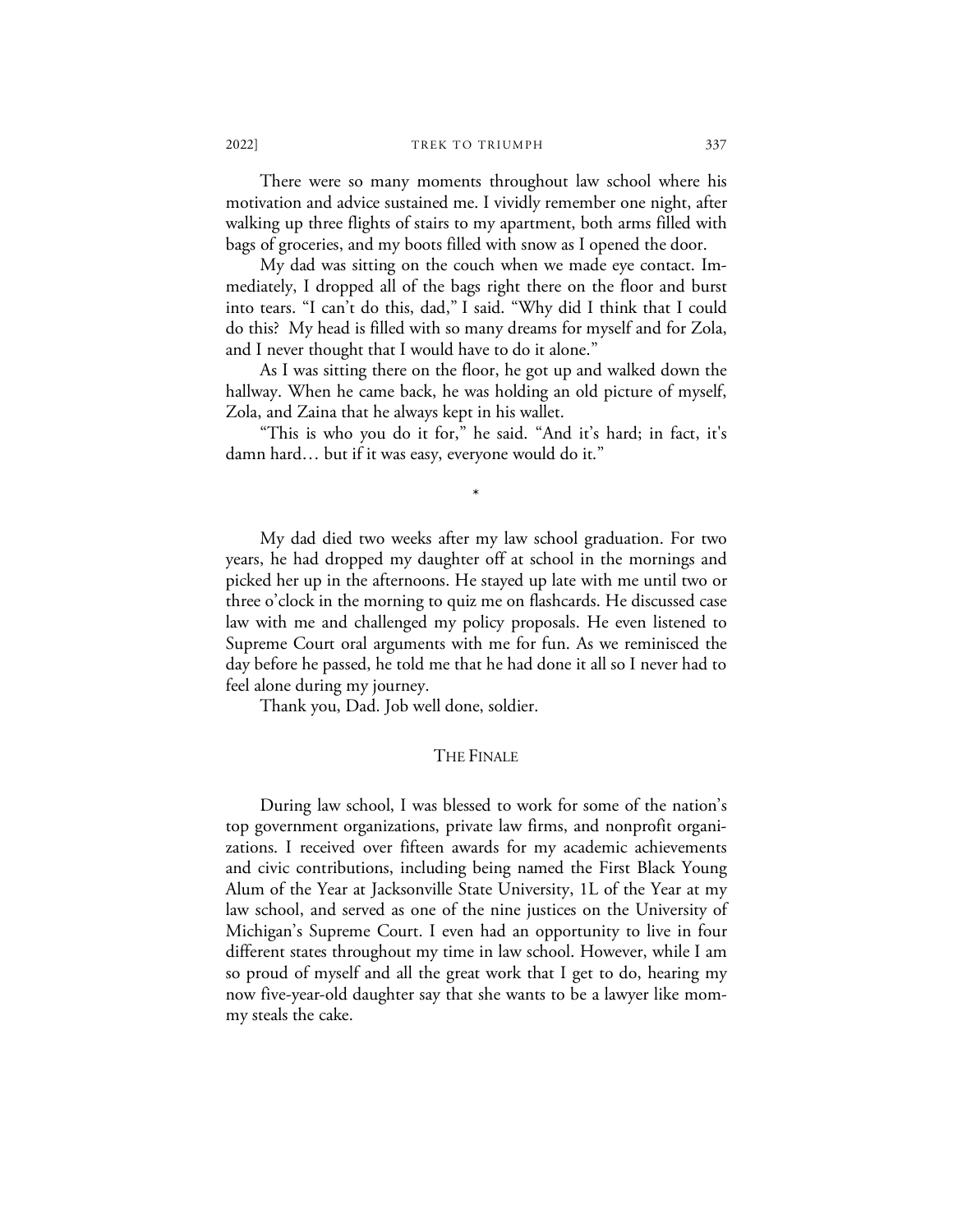Law school was hard. Many nights my head never hit a pillow but instead a laptop or a casebook. Law school was not my only responsibility, as the responsibilities of being a parent almost always take precedent. I juggled my extra-curricular activities as well as my daughter's school, ballet, and soccer practices – all during a global pandemic. I sounded out vowels for my daughter's homework, fed her, gave her a bath, and put her to sleep before I could touch a case book to read for my classes the next day. I went to sleep around 3 a.m., woke up the next morning around 7 a.m., and we did it all again.

I did not have an unlimited amount of resources or money. In fact, I didn't have much of anything. I made decisions and planned out how I could make those opportunities a reality. I asked women and parents in the field hundreds of questions and learned from their advice. I failed a lot, and I succeeded a lot. But I didn't sulk in my failures – as a law student or a mom.

On graduation day, many of my classmates asked me, "how did you do it?" "You are a single mom at a top-ten law school and you didn't just do law school, you did it right," one of my classmates and best friends, Chuck Mahone, stated. My response to them all was, "I didn't." "I didn't do law school for myself or by myself. And I don't think anyone can do law school 'right,'" I said. "My village helped me so much along the way. My parents and grandmother helped me to raise a sweet and sassy little girl, my professors encouraged me to rise to the challenge, my classmates inspired me that my greatest asset is to own who I am and what I have to offer, and the legal community insisted that I go toe-to-toe with the status quo of what constitutes a 'traditional law student.'"

When I returned home from the hospital after the death of my first child, I wasn't the same. As broken as I was on the inside, I knew that the pieces that I had left to give to my family and the world meant something. When my father died two weeks after watching me walk across the stage, I knew that the sacrifices of those people who believed in me had to mean something. And when my daughter looks into my eyes and tells me that she is so proud of me, I know that I have the strength to carry on with God's help and grace.

As the curtains close to the final act of my law school career, unlike most lawyers, I am okay with not having all the answers. In fact, the only thing that I am certain of is that although I have the paper, I do not have the pen. I marvel at the path that God has allowed me to travel to get here, and I do not regret a single thing.

But in the last seconds of our time together before we part ways, I cannot withhold this final quote: "bring wipes." Yes, you guessed it,